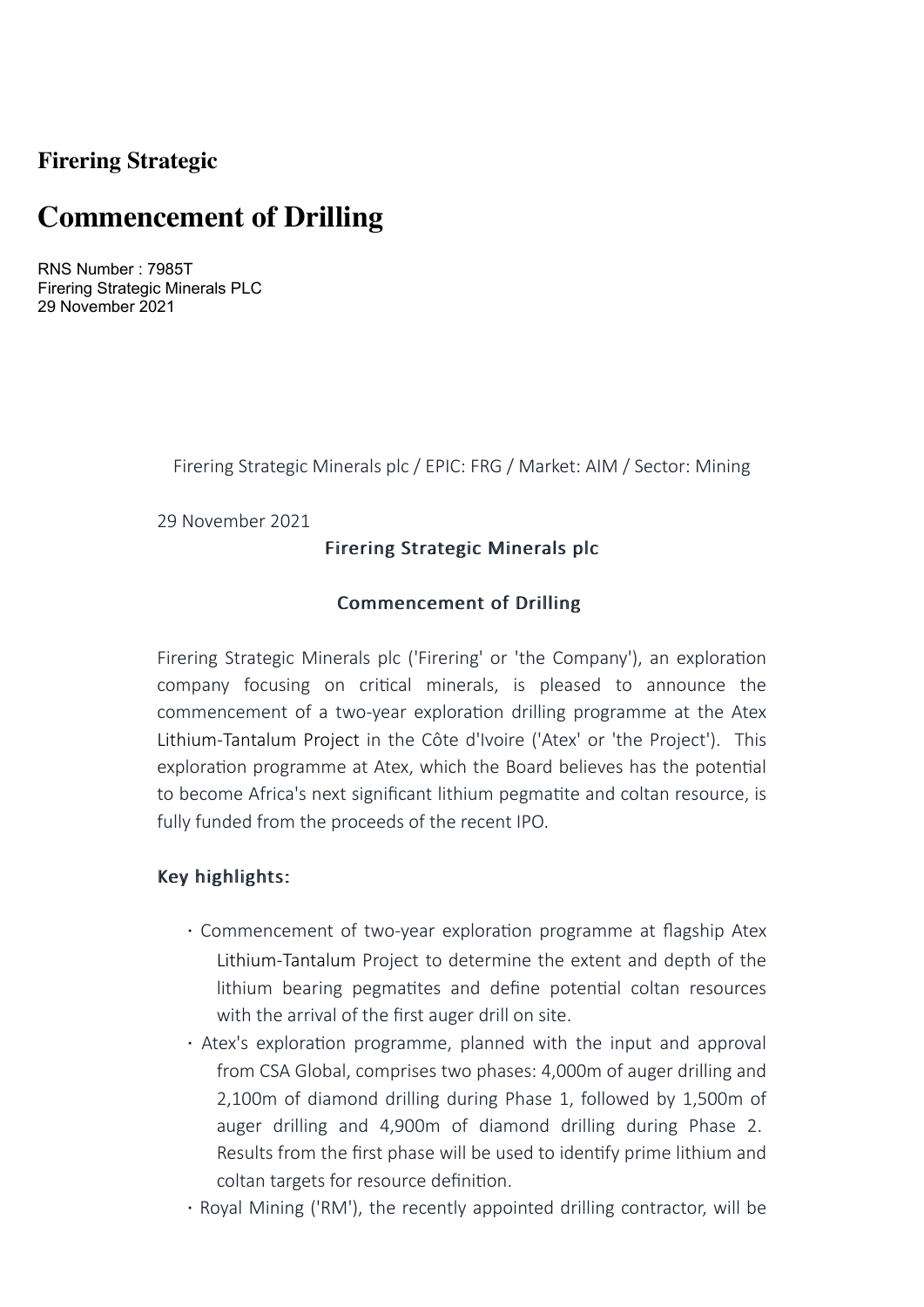carrying out all auger drilling. RM is an experienced drilling company, having worked on AIM quoted Atlantic Lithium's (previously known as IronRidge Resources) projects in Côte d'Ivoire and Ghana.

- · RM's drilling activities will be closely monitored by recently appointed SEMS Exploration ('SEMS'), a mineral exploration and mining consultancy, with significant experience across West Africa.
- · The start of the drilling programme at Atex is an important milestone for Firering and advances its objective to become an important supplier of ethically sourced, strategic minerals required for the transition to a green economy.

### Yuval Cohen, Chief Executive of Firering Strategic Minerals, said:

"The swift start of our drilling programme at Atex, following our successful London listing earlier this month, is testament to our prime focus on defining the depth and extent of the lithium bearing pegmatites and coltan mineralisation at our flagship asset.

"We are excited about the road ahead and look forward to updating the market on our drilling progress in due course."

The Company is pleased to advise that photos of the auger drilling are available on Firering's website at [www.fireringplc.com](http://www.fireringplc.com/).

The information contained within this announcement is deemed by the Company to constitute inside information as stipulated under the Regulation 11 of the Market Abuse (Amendment) (EU Exit) Regulations 2019/310 ("MAR"). With the publication of this announcement via a Regulatory Information Service, this inside information is now considered to be in the public domain.

For further information visit www.fireringplc.com or contact the following:

| <b>Firering Strategic Minerals</b> |  |  | Tel: +44 20 7236 1177                                |
|------------------------------------|--|--|------------------------------------------------------|
| Yuval Cohen                        |  |  |                                                      |
| <b>Tim Daniel</b>                  |  |  |                                                      |
|                                    |  |  | <b>SPARK Advisory Partners</b> Tel: +44 20 3368 3550 |
| Limited                            |  |  |                                                      |
| Nominated Adviser                  |  |  |                                                      |
| Neil Baldwin / James Keeshan /     |  |  |                                                      |
| <b>Adam Dawes</b>                  |  |  |                                                      |
| <b>Optiva Securities Limited</b>   |  |  | Tel: +44 20 3137 1903                                |
| <b>Broker</b>                      |  |  |                                                      |
| Christian Dennis / Jeremy King     |  |  |                                                      |
| <b>St Brides Partners Limited</b>  |  |  | T: +44 20 7236 1177                                  |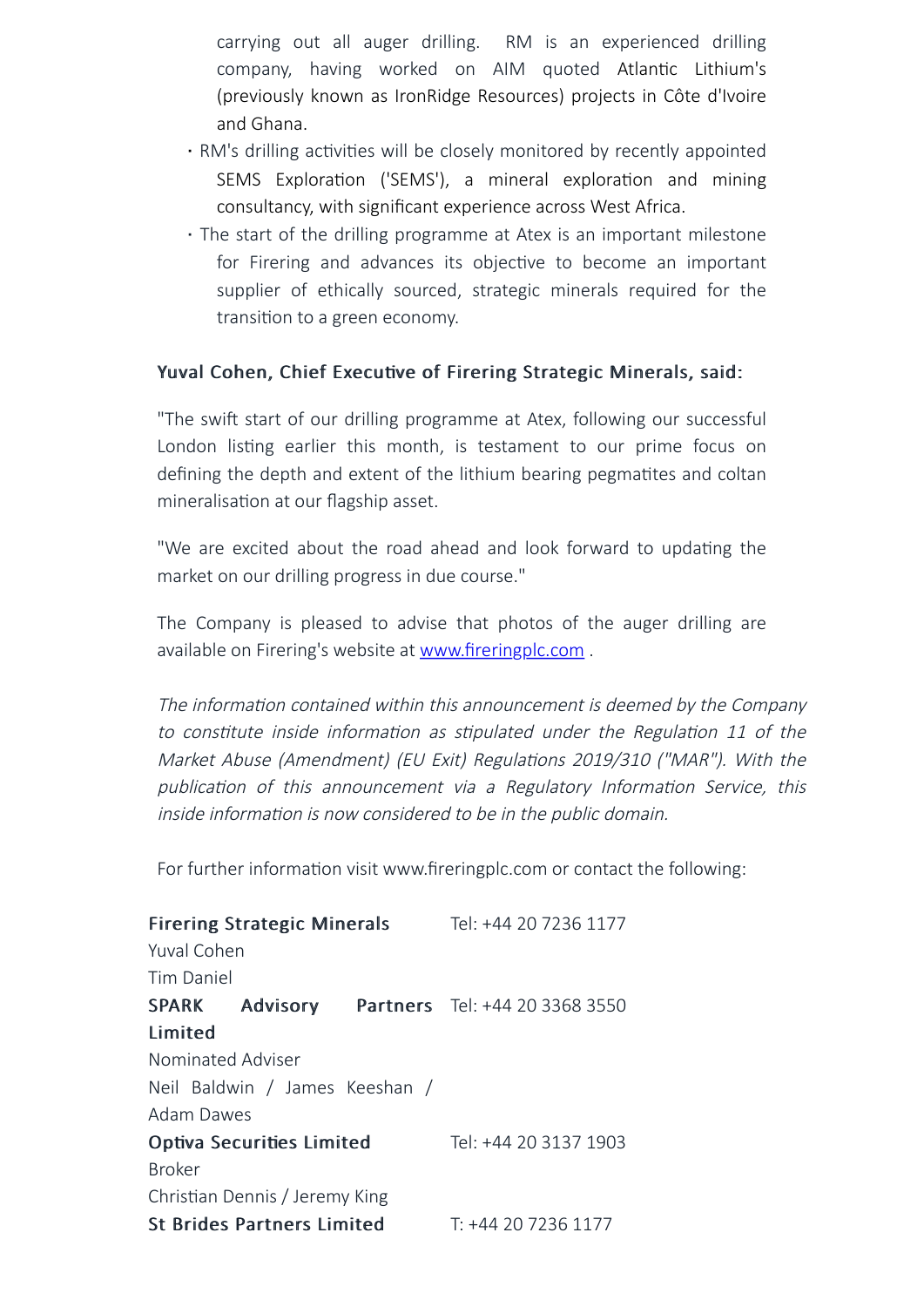### Notes to Editors:

#### Firering Strategic Minerals

Firering Strategic Minerals plc is an AIM-quoted mining company focused on exploring and developing a portfolio of mines producing critical minerals in the Côte d'Ivoire including lithium and columbite-tantalite to support the global transition to net zero emissions. It operates the Atex Lithium-Tantalum Project in northern Côte d'Ivoire, which is prospective for both lithium and columbite-tantalite. Firering intends to advance development at Atex with a view to establishing pilot scale production of tantalum and niobium production within 18 months to generate early revenues and support further exploration work. A large-scale coltan production facility will be developed following pilot results, which will be supported by a debt facility of FCFA 5,057,000,000 (approximately €7,500,000) currently under negotiation to fund the entire scale-up plan to develop a portfolio of ethically sourced mineral projects in the Côte d'Ivoire, supplying EV batteries, high tech electronics and other fast-growing end markets.

### SEMS Exploration

SEMS Exploration is the leading full-service mineral exploration and mining consultancy company in West Africa. It provides a full range of geological, mining engineering and environmental services; from grassroots reconnaissance through mineral resource estimations, project management and mine design to the supervision of feasibility studies. SEMS has provided technical and corporate support services to the Mineral Exploration and Mining Industry of West and Central Africa since 2002. It has a reputation for dedicated, high-quality work which has attracted a high calibre of staff from all disciplines within the mining sector.

#### **Royal Mining**

West African based Royal Mining are experienced operators in the region with clients including Atlantic Lithium's (previously called IronRidge Resources) gold and lithium licences i n Côte d'Ivoire and in Ghana. RM's activities will be overseen by SEMS of Côte d'Ivoire and mining consultants CSA Global of South Africa.